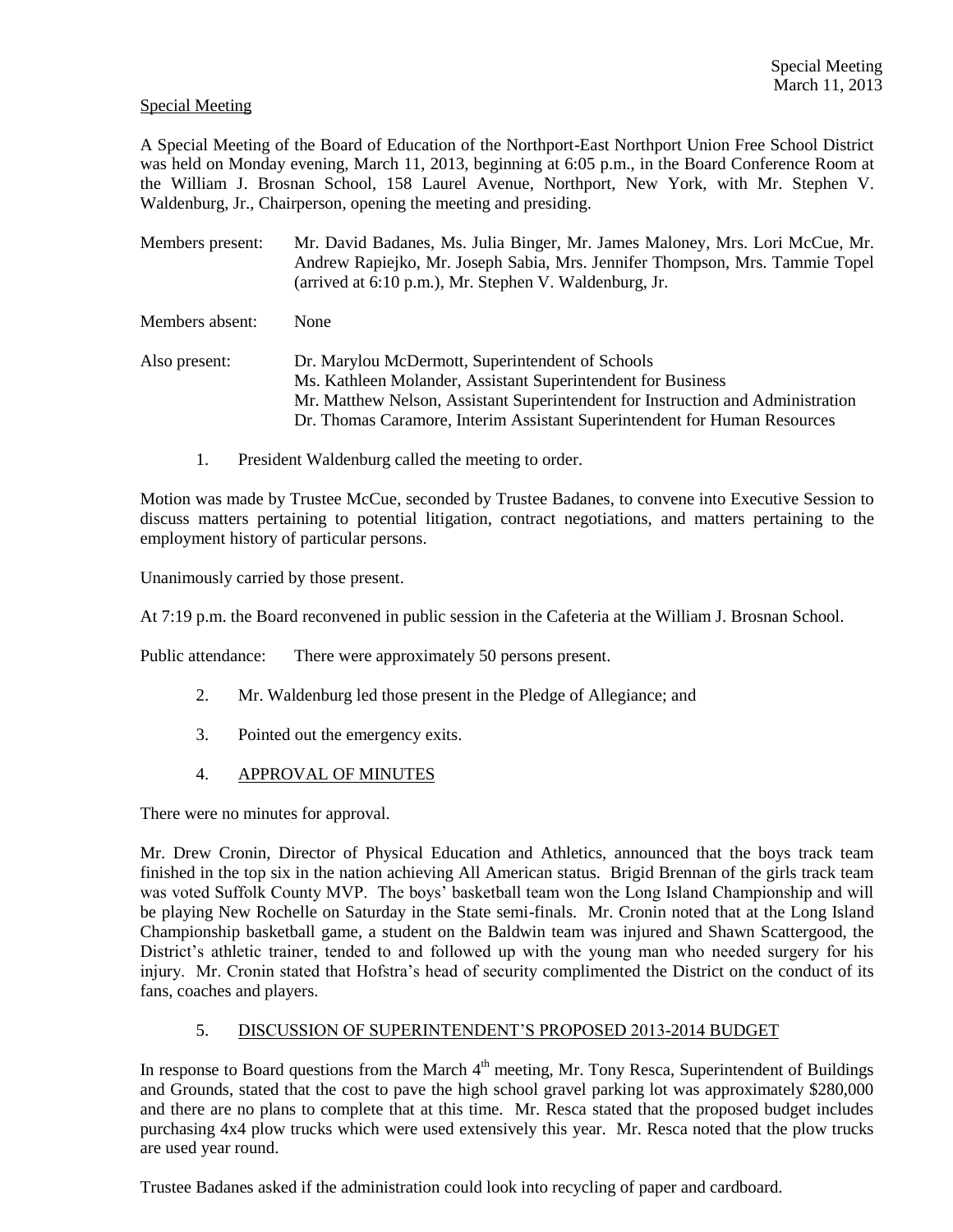Dr. Marylou McDermott, Superintendent, presented the draft 2013-2014 budget in the areas of personnel and benefits. Dr. McDermott stated that the 2012-2013 budget for personnel salaries was \$82,850,716 and the proposed 2013-2014 budget is \$82,792,644. The percent change from the 2012-2013 budget to the proposed 2013-2014 budget is -0.07% and the dollar change is -\$58,072.

Dr. McDermott reviewed the elementary enrollment projections, middle school enrollment projections and high school enrollment projections for 2013-2014. A reduction of 189 students is projected at the elementary level, an increase of 31 students is projected at the middle school level, and a reduction of 93 students is projected at the high school level.

The 2013-2014 Benefits budget includes an increase in ERS of \$185,757.00 resulting in a percent change of 6.49%, an increase in TRS of \$2,909,061.00 resulting in a percent change of 36.49%, an increase in FICA of \$74,455.00 resulting in a percent change of \$1.26%, an increase in Health Insurances of \$1,141,204.00 resulting in a percent change of 6.77%, a decrease in Workers' Compensation of \$12,533.00 resulting in a percent change of -1.43%, and a decrease in other benefits of \$13,831.00 resulting in a percent change of -2.00%. The overall increase in the 2013-2014 Benefits Budget is approximately 12.18%.

The Board discussed projected elementary class size, the composition of classes, students with special needs, kindergarten enrollment, teacher retirements, high school staff reduction based on student scheduling, current and future expectations on ERS and TRS contributions, calculation of the legal allowable budget cap limit, health insurance costs and the affordable care act.

The Board reviewed the following budget function codes:

| Description                            |
|----------------------------------------|
| District Clerk                         |
| Chief School Administrator             |
| Accounting                             |
| <b>Business Administration</b>         |
| Auditing                               |
| <b>Treasurer</b>                       |
| Purchasing                             |
| Human Resources                        |
| <b>Public Information and Services</b> |
| <b>Operation of Plant</b>              |
|                                        |

Dr. McDermott stated that the salary code increase was due to the hiring of new greeters and the increase in hours.

- 1621 Maintenance of Plant
- 1660 Central Warehouse
- 1670 Central Printing and Mailing
- 2010 Curriculum Development and Supervision
- 2020 Supervision Regular School
- 2040 Supervision Special School
- 2070 In-Service Training Instruction
- 2110 Teaching Regular School

In response to a question, Mr. Matt Nelson, Assistant Superintendent for Instruction and Administration, stated that department chairs are k-12 administrators that have responsibilities for assessment in k-6 and for observation and assessment in 7-12. Curriculum coordinators are teacher leaders in District that work within the buildings on a day to day basis with the teachers on common core standards.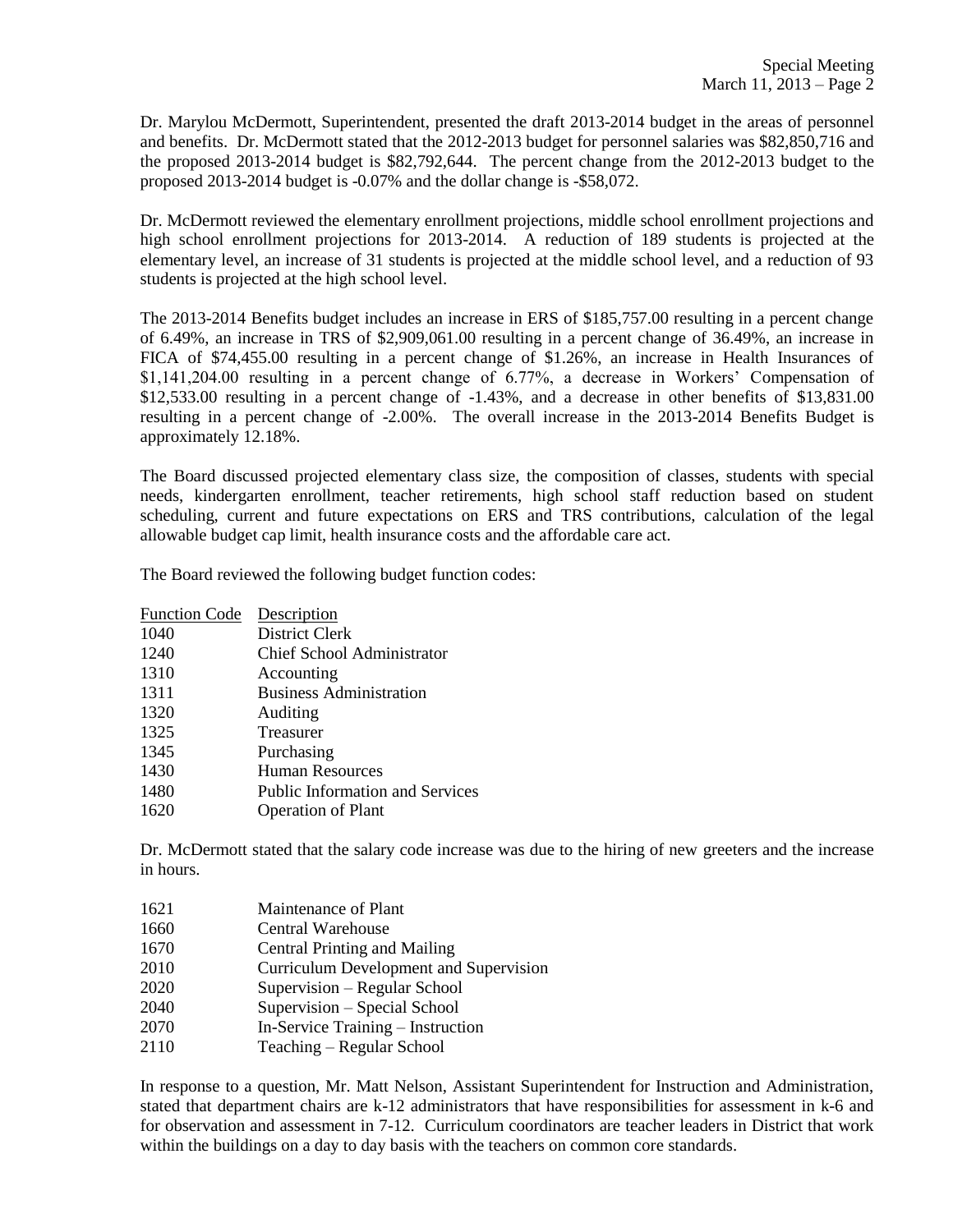There was a brief discussion regarding fund budgeted for negotiations and contingent expenses, use of reserves, the 4% unassigned fund balance, and capital projects.

- Programs for Students with Disabilities
- Continuing Education School
- Summer School
- School Library and Audio Visual
- Computer Assisted Instruction
- Attendance

In response to a question, Ms. Irene McLaughlin, Northport High School Principal, stated that they are exploring software that will help track students in the building and attendance.

| 2810 | Guidance                                  |
|------|-------------------------------------------|
| 2815 | <b>Health Services</b>                    |
| 2820 | <b>Psychological Services</b>             |
| 2822 | <b>Education Related Support Services</b> |
| 2825 | <b>Social Work Services</b>               |
| 2850 | Co-Curricular Activities                  |

In response to a question, Mr. Drew Cronin, Director of Physical Education and Athletics, stated that even with declining enrollment there has been no decline in participation in co-curricular activities and noted that there has been an increase in participation.

| 2855 | <b>Interscholastic Athletics</b>        |
|------|-----------------------------------------|
| 5510 | <b>District Operated Transportation</b> |
| 7140 | <b>Community Recreation</b>             |
| 8060 | Community – Civic Activities            |
| 9010 | <b>ERS</b>                              |

In response to a question, Ms. Molander stated that the District receives a projection from the State on what the District will have to pay.

TRS

In response to a question, Ms. Molander stated that the District pays 16.25% on the calculated salaries that fall under TRS including instructional staff and administrators.

| Social Security                |
|--------------------------------|
| Workers' Compensation          |
| Life Insurance                 |
| Unemployment Insurance         |
| <b>Disability Insurance</b>    |
| <b>Health Insurance</b>        |
| <b>Extended Sick Leave</b>     |
| <b>Accrued Leave Payout</b>    |
| <b>Other Employee Benefits</b> |
|                                |

In response to a question, Dr. McDermott, stated that the current proposed 2013-2014 budget is at a 2.86 tax levy which is below the allowable 3.4% tax levy limit.

President Waldenburg stated that the public should come the next Board meeting scheduled for March  $18<sup>th</sup>$ to voice their opinions on the 2013-2014 proposed budget.